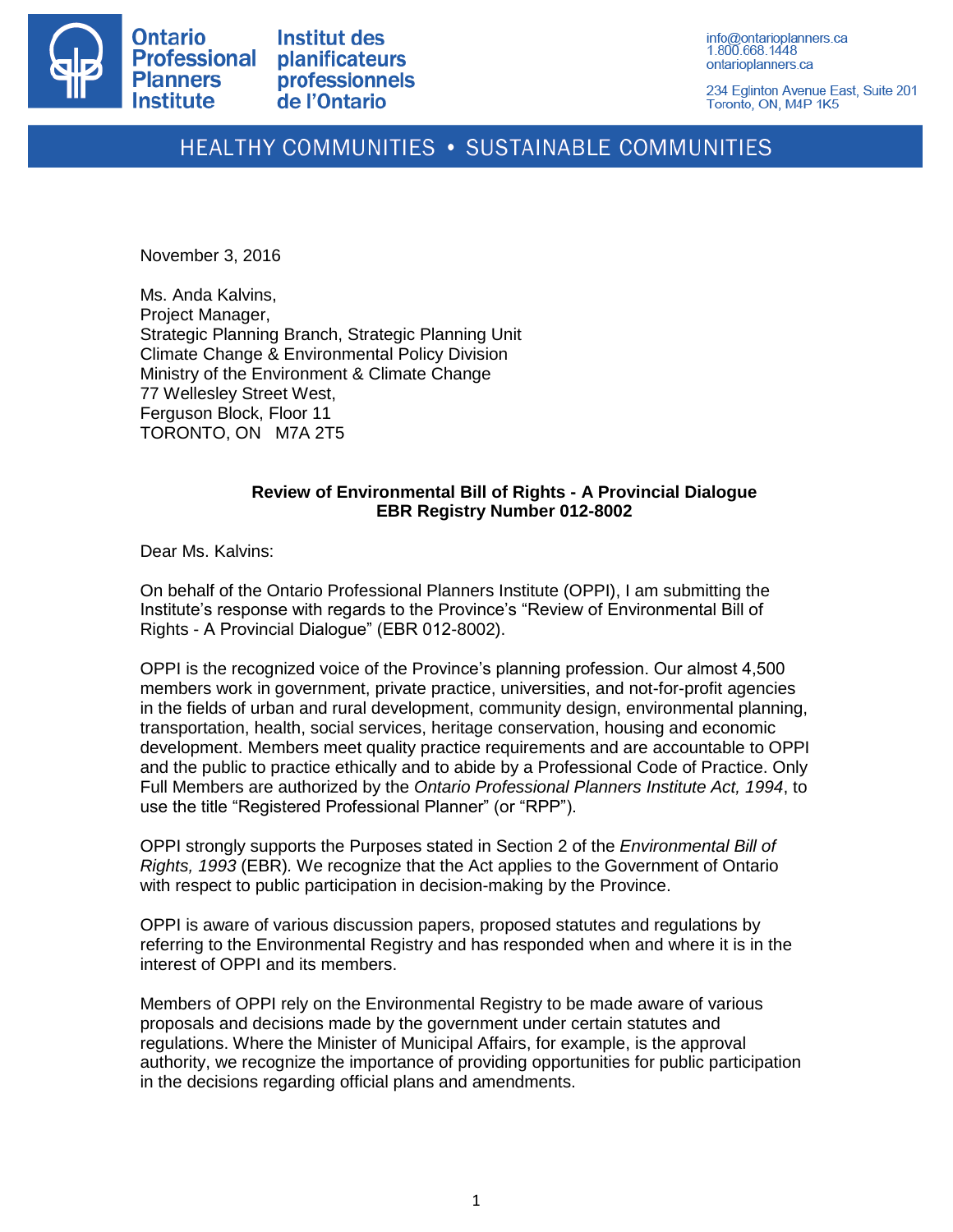OPPI members are aware of the various Ministry Statements of Environmental Values that provide some context for Ministry decisions particularly by the Ministry of Natural Resources and Forestry, the Ministry of Environment and Climate Change (MOECC), the Ministry of Municipal Affairs, the Ministry of Agriculture, Food and Rural Affairs and the Ministry of Transportation.

The EBR asserts in its Preamble, that the "people of Ontario" recognize the inherent value of the natural environment; the right to a healthful environment; and that their common goal is the protection, conservation and restoration of the natural environment for the benefit of present and future generations. The Government of Ontario has the primary responsibility of achieving this goal, but the corollary is that "the people should have means to ensure that it [the goal] is achieved in an effective, timely, open and fair manner."

Section 2 of the EBR sets out three clear Purposes and the fundamental ways in which these purposes are to be achieved by the government. These are broad in scope and are subject to the specific regulation under the Act.

OPPI accepts the assertions of the Preamble and the rights and responsibilities it establishes. Since these are broadly stated and set out the expectations of the "people of Ontario", we believe that the people who rely on other government and agency institutions such as municipalities should also expect the same rights. As land use planners, our members understand the provisions of the Ontario *Planning Act* that prescribe a process for public participation and the appeal of municipal decisions. While the *Planning Act* and *Provincial Policy Statement 2014* do require consideration of environmental factors in planning decisions, these do not establish environmental goals or purposes consistent with those in the EBR. The Discussion Guide does not seek to explore changes to the *Planning Act* or other statutes that could be made more compatible with the EBR.

The second paragraph under the Background to the Discussion Guide acknowledges that "there is a movement in Canada to enshrine a right to a healthy environment in a legislative framework, principally in the Canadian Constitution". MOECC is asking for our view "to inform contribution to the national dialogue." As a provincially-based association, OPPI is not engaged in this particular discussion.

With this introduction to our understanding of the EBR, this submission focuses on Questions 1, 2, 3, and 4. We do not consider the remaining questions to be sufficiently relevant to our mandate.

#### **Question 1: Should the EBR purposes and principles be expanded or modified?**

As practitioners, we understand that the natural environment is influenced and connected to human activities in our communities. People have a "right to a healthful environment", but people also have a responsibility in their social and economic activities to sustain this "healthful environment", once government decisions are made. In our view, people share the common goal with government, however, they are organized in communities and individually.

OPPI does not recommend that the purposes and principles should be expanded.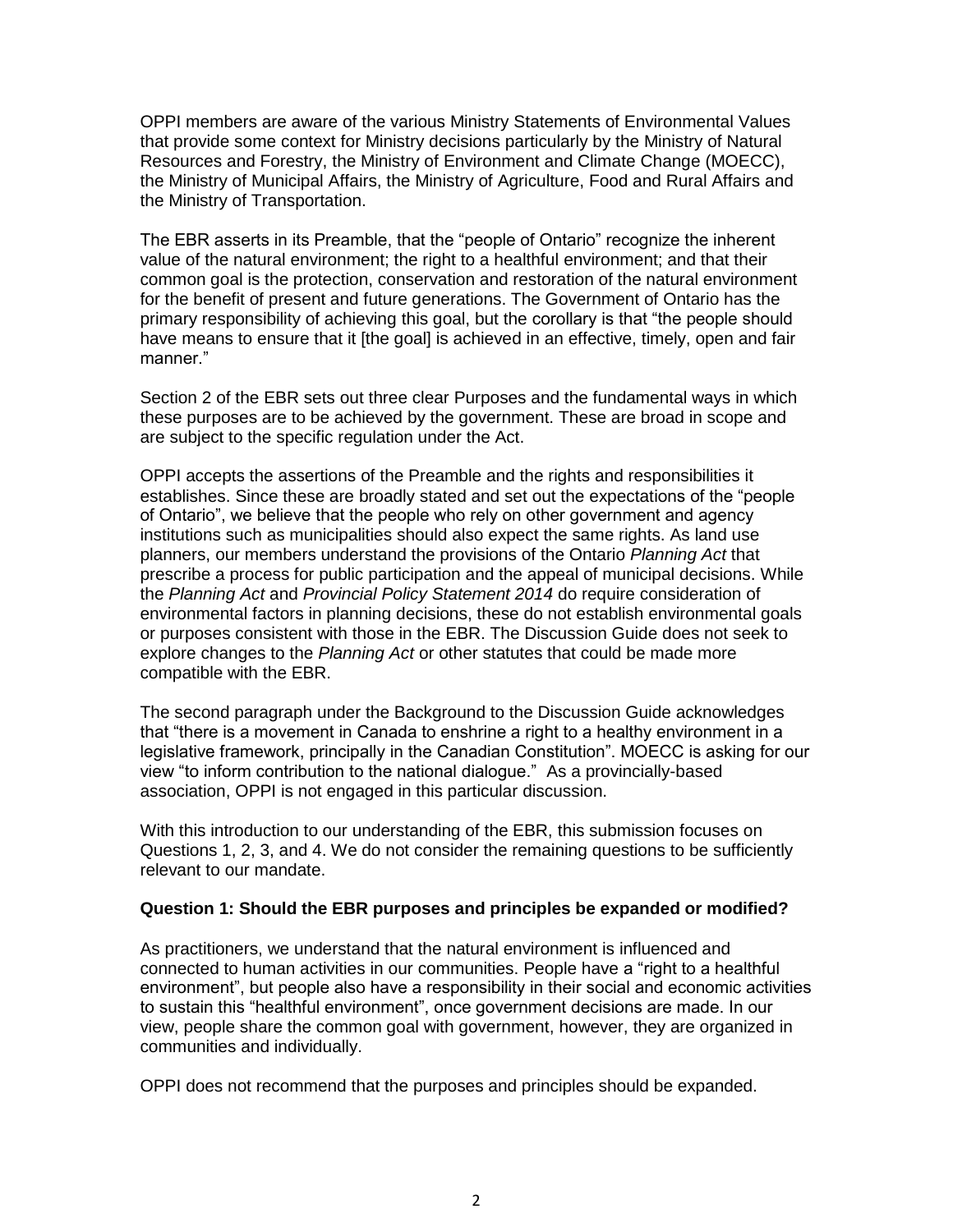### **Question 2: Are there additional Ministries, instruments or legislation that should be covered under the EBR?**

We recognize that Ontario Regulation 73/94, General, scopes the Ministries, Policies, Acts and Regulations that are subject to the EBR.

It is clear that the natural environment is influenced by the continuing reality of international, national and Provincial Climate Change. Decisions that are made by Provincial Ministries and Agencies regarding climate change actions may very well influence and be influenced by the natural environment.

We suggest that all Ministries, Agencies, Acts and Regulations that deal with Climate Change actions and decisions be included in the list under OR 73/94.

#### **Question 3: Is there a need to adjust EBR requirements regarding the content, review and updating, or application of Statements of Environmental Values? If so, how?**

OPPI is aware of the Statements of Environmental Values (SEVs) and members do have regard for these when considering proposed and final decisions of Ministries. The Discussion Guide emphasizes that "SEVs explain how the objectives set out in the EBR must be integrated with social, economic, and scientific considerations." Section 7 of the EBR sets out how Ministries under OR 73/94 are required to explain "how the purposes of the Act are to be applied when decisions that might significantly affect the environment are made in the Ministry," and "how consideration of the purposes of this Act should be integrated with other considerations, including social, economic and scientific considerations, that are part of decision-making in the ministry."

The essential point of the SEVs is that there should be environmental rigour to Ministry decision-making particularly when considering proposals under prescribed Acts and Regulations. Some members of OPPI are sensitive to Ministry and Agency decisions under the *Aggregate Resources Act*, the *Conservation Authorities Act*, the *Environmental Assessment Act*, the *Environmental Protection Act*, the *Lake Simcoe Protection Act 2008*, and the *Ontario Water Resources Act,* as examples where scientific uncertainty is a concern.

The application of the Precautionary Principle should be incorporated into all of the SEVs of the prescribed Ministries. Currently, the Precautionary principle is partially recognized in MOECC's SEV, and not in any others.

In our view, uncertainty must be dealt with in favour of the natural environment and its ecological functions. A decision in the face of uncertainty requires the application of precaution to reduce uncertainty. A proponent of a particular project should demonstrate that there will be measures to reduce or eliminate negative impacts to natural environment features and functions, at the time of the Ministry or Agency decision. The demonstration should include precautionary measures such as mitigation and monitoring and continuous evaluation of the decision.

To ensure this, the EBR should devote a section to the Precautionary Principle, explain its meaning, purpose and application to Ministry and Agency decisions, and require its incorporation into SEVs.